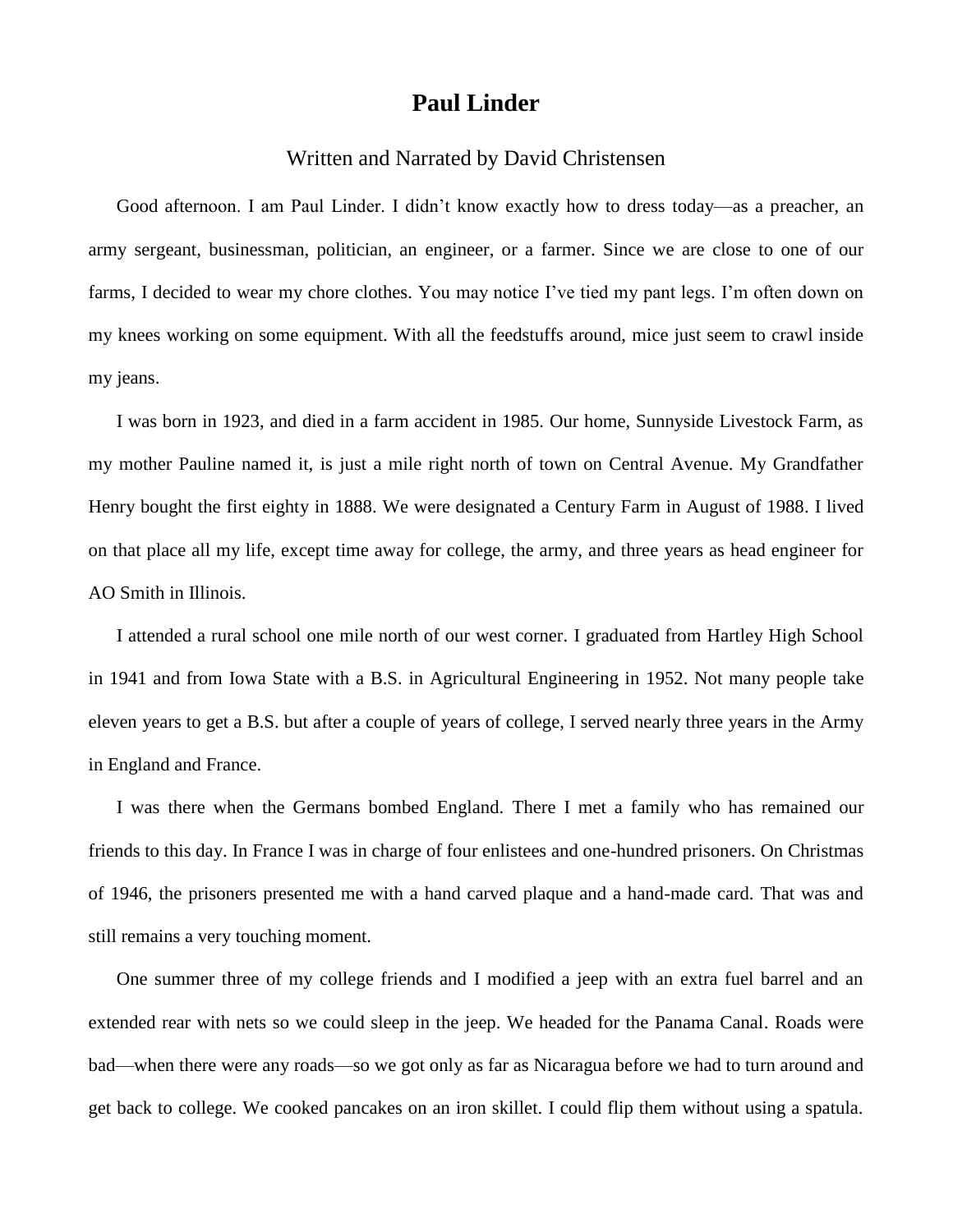Small children along the way got a kick out of watching that. I kept that pan and cooked pancakes on every camping trip our family took.

In the fall of 1949, I stayed home and helped my dad build a new house. That fall I also met the new Hartley second-grade teacher, Bonnie Harms, from Archer. We were married during Iowa State's spring break in 1951. That was a week of snow storms, and we had to postpone the wedding three times. When I called KICD, I assured them the delay was due to the weather and not a change of heart.

We raised five children, one boy and four girls, on the Linder Family Farm. Each child took an active part in the farm operation. Every day, I would stop chores at 7 AM for our family breakfast. Everyone read a part of the *Upper Room* devotional. If anyone came to the table grumpy or down in the dumps, I would make a terrible face and say, "Ruf, Ruf" and that would bring a smile.

During my last year of Ag Engineering at Iowa State, I planned and drew an automated cattlefeeding set-up that included sealed crop processors called blue Harvestors. Bonnie and I came back to the farm and built that plan on Sunny Side Farm.. People came from all over to see what we were doing. Publications, such as the *Farm Journal*, did feature stories about our farm. Many farmers asked me to design set-ups for their operations.

In 1959, I took a position as head Ag Engineer for AO Smith in Illinois. While there, we developed a booklet featuring some of my plans. During those three years we made many friends and contacts that kept my Ag Engineering Consulting Service busy until the day I died.

Church and community were important to me. Ideas seemed to flow from my mind like I was handtossing seeds in front of me. I did my best to get those seeds growing. I was a senior high Sunday school teacher and counselor for many years in the Methodist Church. We took three different mission trips; one to New Mexico, another to Mexico, and the third to a coal mining area in Virginia. On those trips, I told the kids to take a jar of peanut butter and a loaf of bread, and learn to sleep quickly because we were going to travel non-stop except to stop for gasoline.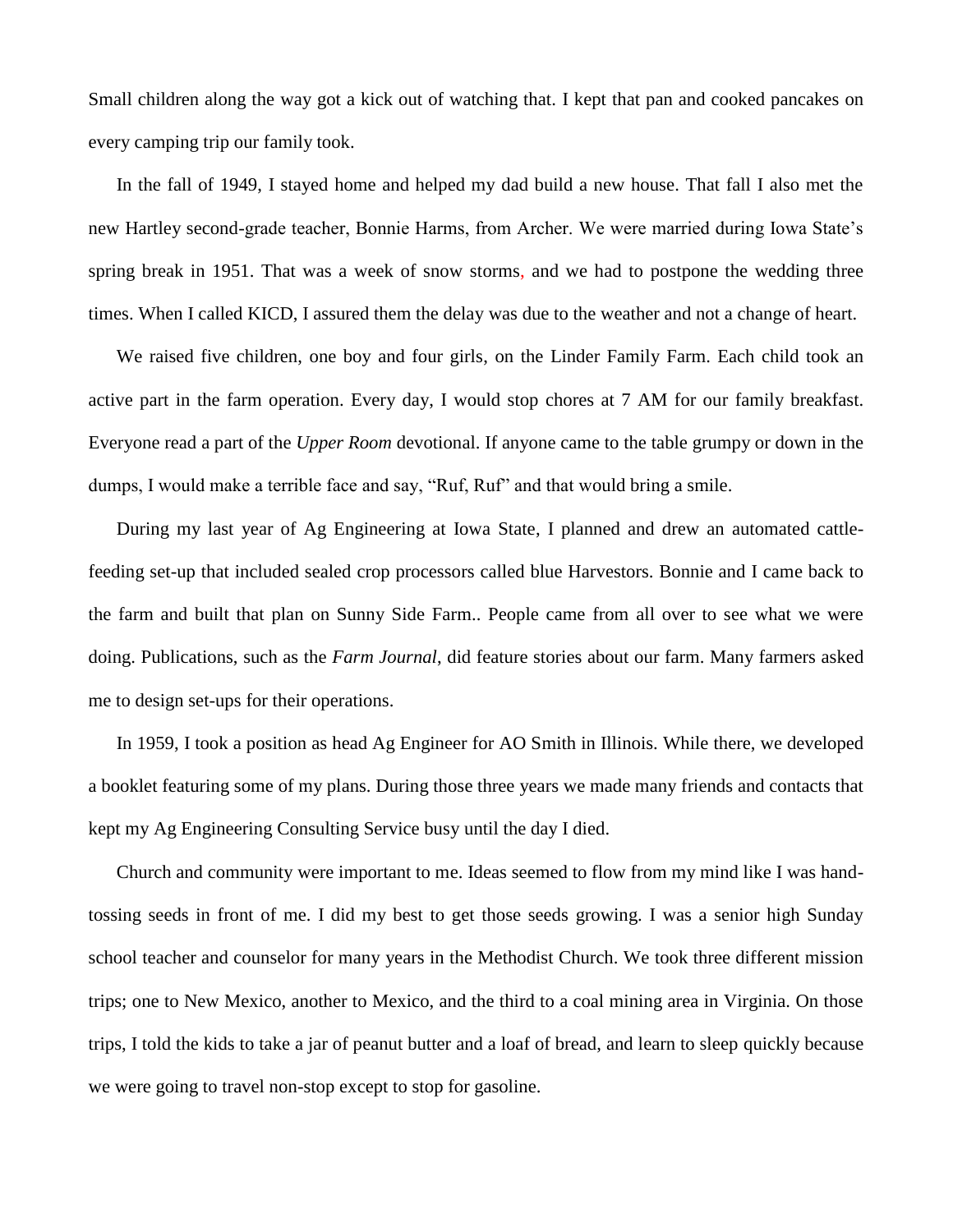I served many church positions, including that of lay speaker. During one three-month period I helped the Larabee Church as their guest speaker. I would come in from chores just in time to clean up, grab some clothes and head off to church.

In the 1960s, we decided to build a new United Methodist Church west of town. We thought it would be a good idea to have a bell tower with a cross on top, at about the middle of the layout. Dan Shinkle and I visited quite a few churches, looking at different towers. I came back and drew the one you can see at the church.

We built it in Shinkle's new shed. I never walked away from a challenge. I told myself the impossible will just take a little longer. Well, when Dan was splitting those huge beams for the tower, they warped. I had to come up with a way to straighten them out. We also had to put the whole tower on an axis, so it could be rotated to weld and paint.

When we were finished, I took the back end out of my large manure spreader, split some flat rock running gears, and we got it into the church. We hired a crane to set it onto the base we'd built. It all fit—just right. The project was so important to us that my family put a bell tower on my tombstone, which is just south of the cemetery flagpole.

Through the Society of Ag Engineers and Farm Bureau, I was invited to present my thoughts on the future of agriculture to colleagues at annual meetings, at ISU facility seminars, and congressional hearings. I enjoyed being chair of the Hartley Republicans, the local lodge brought brotherly closeness, and the Lions Club opened other ways to serve here as well as internationally. The local Lions asked me to draw plans for dugouts and press boxes for the new softball and baseball fields at the high school. We Lions constructed them,

Our son, Mark, who works in California, thought people would like to know where their food comes from, and they would like it grown without antibiotics and hormones. We have done the paper work done with regulators in Washington DC, and raised a portion of our cattle in this manner. They were processed and boxed here in Hartley in the beef fabricating plant, and sent to California as Linder